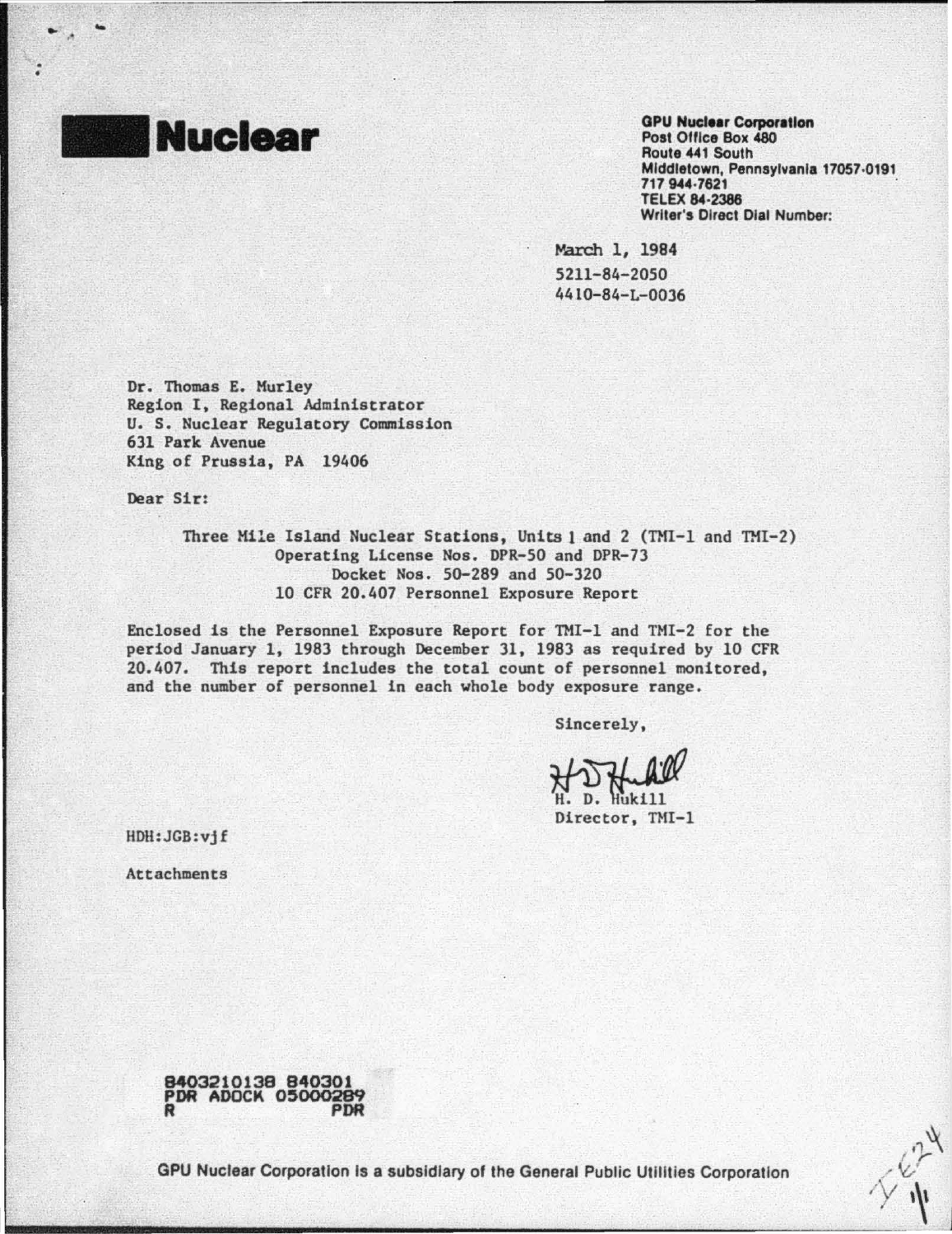ATTACHMENT

 $\mathcal{L}=\mathcal{L}=\mathcal{L}=\mathcal{L}=\mathcal{L}=\mathcal{L}=\mathcal{L}=\mathcal{L}=\mathcal{L}=\mathcal{L}=\mathcal{L}=\mathcal{L}=\mathcal{L}=\mathcal{L}=\mathcal{L}=\mathcal{L}=\mathcal{L}=\mathcal{L}=\mathcal{L}=\mathcal{L}=\mathcal{L}=\mathcal{L}=\mathcal{L}=\mathcal{L}=\mathcal{L}=\mathcal{L}=\mathcal{L}=\mathcal{L}=\mathcal{L}=\mathcal{L}=\mathcal{L}=\mathcal{L}=\mathcal{L}=\mathcal{L}=\mathcal{L}=\mathcal{L}=\mathcal{$ 

## THREE MILE ISLAND NUCLEAR STATION REPORT OF THE TOTAL NUMBER OF INDIVIDUALS FOR WHOM PERSONNEL MONITORING WAS PROVIDED \*\*

## Number of Individuals

## 2,707

\*\* This report is submitted in accordance with paragraph (a) (2) of Section 20.407 of 10 CFR 20. This total number includes the number of individuals for whom monitoring was required as stated in paragraph (a) (1) of Secticn 20.407 of 10 CFR 20.

**9403210146 840301 PDR ADOCK 0'000289 R PDR**